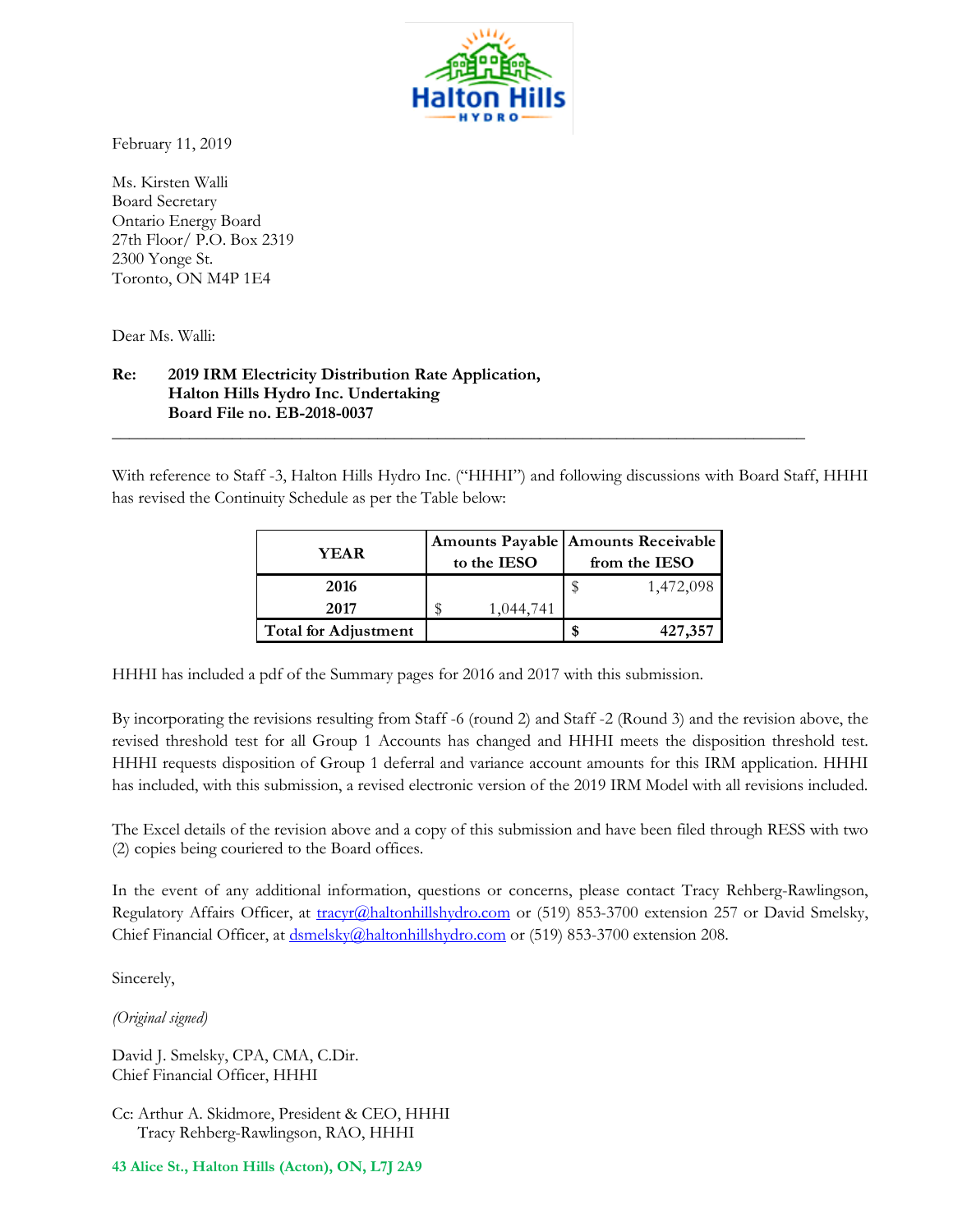## **2016 RPP SETTLEMENT TRUE UP CALCULATION**

| Month of:                                                           | May<br>January<br>February<br>March<br>April |                                 |                         |                 |                                                          | June                              | July                                                |                               | September                    | October                         | November                          | <b>December</b>              | <b>TOTAL</b>                     |                           |  |
|---------------------------------------------------------------------|----------------------------------------------|---------------------------------|-------------------------|-----------------|----------------------------------------------------------|-----------------------------------|-----------------------------------------------------|-------------------------------|------------------------------|---------------------------------|-----------------------------------|------------------------------|----------------------------------|---------------------------|--|
|                                                                     |                                              |                                 |                         |                 | <b>ESTIMATED USAGE SUBMISSION (4TH DAY OF THE MONTH)</b> |                                   |                                                     | August                        |                              |                                 |                                   |                              |                                  |                           |  |
|                                                                     |                                              |                                 |                         |                 |                                                          |                                   |                                                     |                               |                              |                                 |                                   |                              |                                  |                           |  |
|                                                                     |                                              |                                 |                         |                 |                                                          |                                   |                                                     | kWhs                          |                              |                                 |                                   |                              |                                  |                           |  |
| Wholesale Class B (kWh)                                             | EA                                           |                                 |                         |                 |                                                          |                                   |                                                     |                               |                              |                                 |                                   |                              |                                  |                           |  |
| Tier 1 Estimate (kWh)                                               | EB <sup>1</sup>                              | 847,592                         | 1,263,584               | 1,065,465       | 1,041,701                                                | 1,075,585                         | 981,295                                             | 594,486                       | 1,074,125                    | 587,839                         | 947,064                           | 763,609                      | 904,065                          | 11,146,410                |  |
| Tier 2 Estimate (kWh)                                               | $EB^2$                                       | 236,701                         | 396,846                 | 404,848         | 297,783                                                  | 272,453                           | 375,221                                             | 314,492                       | 560,536                      | 425,902                         | 496,771                           | 335,368                      | 240,682                          | 4,357,603                 |  |
| Off-Peak Estimate (kWh)                                             | $EB^3$                                       | 11,864,691                      | 16,241,733              | 19,052,262      | 14,401,325                                               | 11,990,586                        | 12,148,773                                          | 14,186,707                    | 16,737,643                   | 16,022,823                      | 11,736,024                        | 10,823,186                   | 9,862,732                        | 165,068,485               |  |
| Mid-Peak Estimate (kWh)                                             | $EB^4$                                       | 2,833,835                       | 3,893,464               | 4,650,811       | 3,542,191                                                | 3,214,239                         | 3,244,868                                           | 3,794,652                     | 5,021,450                    | 4,517,327                       | 3,381,486                         | 2,919,252                    | 2,620,905                        | 43,634,480                |  |
| On-Peak Estimate (kWh)                                              | $EB^5$                                       | 3,256,688                       | 4,387,572               | 5,272,515       | 3,880,158                                                | 3,363,358                         | 3,141,403                                           | 3,930,111                     | 5,797,482                    | 5,167,665                       | 3,578,376                         | 2,727,408                    | 2,958,757                        | 47,461,493                |  |
| RPP Estimate kWh                                                    | EB                                           | 19,039,507                      | 26,183,199              | 30,445,901      | 23, 163, 158                                             | 19,916,221                        | 19,891,560                                          | 22,820,448                    | 29,191,236                   | 26,721,556                      | 20,139,721                        | 17,568,823                   | 16,587,141                       | 271,668,471               |  |
| Average Spot price (NSLS)                                           | EC                                           | 0.0124                          | 0.0122                  | 0.0134          | 0.0061                                                   | 0.0097                            | 0.0150                                              | 0.0224                        | 0.0277                       | 0.0315                          | 0.0199                            | 0.0296                       | 0.0168                           |                           |  |
| GA 1st Estimate Rate (MWh)                                          | ED <sup>1</sup>                              |                                 |                         |                 |                                                          |                                   |                                                     |                               |                              |                                 |                                   |                              |                                  |                           |  |
| GA 1st Estimate Rate (kWh)                                          | ED                                           | 0.0951                          | 0.0976                  | 0.0970          | 0.0963                                                   | 0.1155                            | 0.1071                                              | 0.1086                        | 0.0815                       | 0.0829                          | 0.0757                            | 0.0974                       | 0.1187                           |                           |  |
| Estimated, as initially submitted:                                  |                                              |                                 |                         |                 |                                                          |                                   |                                                     |                               |                              |                                 |                                   |                              |                                  |                           |  |
| <b>RPP Price</b>                                                    | EE                                           |                                 |                         |                 |                                                          |                                   |                                                     |                               |                              |                                 |                                   |                              |                                  |                           |  |
| KWH % by RPP Block                                                  | EF                                           |                                 |                         |                 |                                                          |                                   |                                                     |                               |                              |                                 |                                   |                              |                                  |                           |  |
| Estimated kWhs by RPP Block                                         | EG                                           | 19,039,507                      | 26,183,199              | 30,445,901      | 23, 163, 158                                             | 19,916,221                        | 19,891,560                                          | 22,820,448                    | 29,191,236                   | 26,721,556                      | 20,139,721                        | 17,568,823                   | 16,587,141                       | 271,668,471               |  |
| Estimated Billing @ RPP Price                                       | EH=EG*EE                                     | $2,028,790$ \$                  | 2,785,381 \$            | $3,251,775$ \$  | 2,465,409 \$                                             | $2,216,617$ \$                    | 2,197,193                                           | $2,541,843$ \$                | $3,341,013$ \$               | $3,032,534$ \$                  | $2,269,155$ \$                    | $1,937,123$ \$               | 1,858,835                        |                           |  |
| Estimated COP Cost @ NSLS                                           | $E = EG*EC$                                  | $235,275$ \$                    | 320,255                 | 408,301 \$      | $142,036$ \$                                             | $193,341$ \$                      | 297,894 \$                                          | $511,486$ \$                  | $808,267$ \$                 | 840,535 \$                      | $400,156$ \$                      | 520,387                      | 278,581<br>l \$                  |                           |  |
| Estimated GA Cost @ GA 1st Estimate                                 | $EJ = EG*ED$                                 | 1,810,086                       | 2,554,695               | $2,952,035$ \$  | 2,229,454 \$                                             | $2,300,124$ \$                    | $2,130,187$ \$                                      | 2,477,160                     | $2,378,152$ \$<br>I \$       | $2,214,415$ \$                  | $1,523,973$ \$                    | 1,711,730                    | S.<br>1,968,728                  |                           |  |
| Estimated Variance - (receivable) / payable                         | EH-EI-EJ                                     | (16, 572)                       | (89, 568)               | $(108, 559)$ \$ | 93,919                                                   | (276, 848)                        | (230, 888)                                          | (446, 803)                    | 154,595                      | (22, 417)                       | 345,027                           | $(294, 994)$ \$              | (388, 473)                       | (1, 281, 581)             |  |
| <b>Estimated Payments TO IESO</b>                                   | EK                                           |                                 |                         |                 | $93,919$ \$                                              |                                   |                                                     |                               | $154,595$ \$                 |                                 | 345,027                           |                              |                                  | 593,541                   |  |
| <b>Estimated Payments FROM IESO</b>                                 | EL                                           | 16,572                          | 89,568                  |                 |                                                          | 276,848                           | 230,888<br>S.                                       | 446,803                       |                              | 22,417                          |                                   | 294,994                      | 388,473                          | 1,875,122                 |  |
| $108,559$ \$<br><b>FINAL SUBMISSION (TRUE-UP)</b>                   |                                              |                                 |                         |                 |                                                          |                                   |                                                     |                               |                              |                                 |                                   |                              |                                  |                           |  |
|                                                                     |                                              |                                 |                         |                 |                                                          |                                   |                                                     |                               |                              |                                 |                                   |                              |                                  |                           |  |
|                                                                     |                                              |                                 |                         |                 |                                                          |                                   |                                                     | kWhs                          |                              |                                 |                                   |                              |                                  |                           |  |
| Wholesale Class B (kWh)                                             | FA                                           | 44,481,875                      | 42,024,072              | 42,506,591      | 39,991,900                                               | 41,303,308                        | 45,203,994                                          | 49,505,951                    | 50,443,475                   | 42,560,558                      | 39,190,292                        | 39,353,160                   | 43,820,710                       | 520,385,886               |  |
| Tier 1 Actual (kWh)                                                 | FB <sup>1</sup>                              | 1,089,782                       | 1,043,920               | 1,003,333       | 887,260                                                  | 835,491                           | 844,368                                             | 941,339                       | 980,208                      | 844,555                         | 825,523                           | 873,671                      | 1,063,684                        | 11,233,134                |  |
| Tier 2 Actual (kWh)                                                 | FB <sup>2</sup>                              | 425,909                         | 407,986                 | 392,123         | 346,760                                                  | 326,527                           | 329,996                                             | 367,894                       | 383,086                      | 330,070                         | 322,631                           | 341,448                      | 415,710                          | 4,390,140                 |  |
| Off-Peak Actual (kWh)                                               | FB <sup>3</sup>                              | 14,274,636                      | 13,435,575              | 13,010,665      | 11,493,638                                               | 11,940,118                        | 14,020,620                                          | 16,933,899                    | 17,104,483                   | 13,289,081                      | 11,482,331                        | 11,803,477                   | 14,344,381                       | 163,132,905               |  |
| Mid-Peak Actual (kWh)                                               | FB <sup>4</sup>                              | 3,777,016                       | 3,555,003               | 3,442,573       | 3,041,174                                                | 3,159,311                         | 3,709,804                                           | 4,480,647                     | 4,525,782                    | 3,516,241                       | 3,038,182                         | 3,123,156                    | 3,795,470                        | 43,164,359                |  |
| On-Peak Actual (kWh)                                                | FR <sup>5</sup>                              | 4,113,932                       | 3,872,116               | 3,749,657       | 3,312,452                                                | 3,441,127                         | 4,040,725                                           | 4,880,329                     | 4,929,491                    | 3,829,897                       | 3,309,194                         | 3,401,748                    | 4,134,033                        | 47.014.701                |  |
| RPP Actual kWh                                                      | FB                                           | 23,681,275                      | 22,314,600              | 21,598,352      | 19,081,284                                               | 19,702,574                        | 22,945,513                                          | 27,604,107                    | 27,923,050                   | 21,809,844                      | 18,977,861                        | 19,543,500                   | 23,753,278                       | 268,935,238               |  |
| Average Spot price (CT 101 / kWh)                                   | FC                                           | 0.0330                          | 0.0182                  | 0.0174          | 0.0298                                                   | 0.0137                            | 0.0185                                              | 0.0308                        | 0.0292                       | 0.0306                          | 0.0141                            | 0.0268                       | 0.0277                           |                           |  |
| CT 101 (kWh)                                                        | FC <sup>1</sup>                              | 45,315,054                      | 41,541,077              | 41,395,177      | 39,414,946                                               | 40,694,477                        | 44,076,992                                          | 50,187,092                    | 52,272,200                   | 42,823,331                      | 39,617,085                        | 39,695,585                   | 44,259,331                       | 521,292,346               |  |
| GA Final Rate (MWh)                                                 | FD <sup>1</sup>                              | 91.7900                         | 98.5100                 | 106.1000        | 111.3200                                                 | 107.4900                          | 95.4500                                             | 83.0600                       | 71.0300                      | 95.3100                         | 112.2600                          | 111.0900                     | 87.0800                          |                           |  |
| GA Final Rate (kWh)                                                 | <b>FD</b>                                    | 0.0918                          | 0.0985                  | 0.1061          | 0.1113                                                   | 0.1075                            | 0.0955                                              | 0.0831                        | 0.0710                       | 0.0953                          | 0.1123                            | 0.1111                       | 0.0871                           |                           |  |
| <b>Actual Full month calculations</b>                               |                                              |                                 |                         |                 |                                                          |                                   |                                                     |                               |                              |                                 |                                   |                              |                                  |                           |  |
| <b>RPP Price</b>                                                    | FE.                                          |                                 |                         |                 |                                                          |                                   |                                                     |                               |                              |                                 |                                   |                              |                                  |                           |  |
| KWH % by RPP Block                                                  | FF                                           |                                 |                         |                 |                                                          |                                   |                                                     |                               |                              |                                 |                                   |                              |                                  |                           |  |
| Actual kWhs by RPP Block                                            | FG                                           | 23,681,275                      | 22,314,600              | 21,598,352      | 19,081,284                                               | 19,702,574                        | 22,945,513                                          | 27,604,107                    | 27,923,050                   | 21,809,844                      | 18,977,861                        | 19,543,500                   | 23,753,278                       | 268,935,238               |  |
|                                                                     |                                              |                                 |                         |                 |                                                          |                                   |                                                     |                               |                              |                                 |                                   |                              |                                  |                           |  |
| Actual Billing @ RPP Price                                          | $FH = FG*FE$ S                               | 2,545,485 \$                    | $2,398,488$ \$          | $2,321,541$ \$  | 2,050,984 \$                                             |                                   | $2,200,788$ $\frac{2}{5}$ $2,563,718$ $\frac{2}{5}$ | 3,084,627 \$                  |                              | $3,120,116$ \$ 2,436,603 \$     |                                   | $2,119,725$ \$ 2,182,777 \$  | $2,652,949$ \$                   | 29,677,801                |  |
| Actual COP Cost @ Actual SPOT Price                                 | FI=FG*FC                                     | 781,162 \$                      | 405,482                 | 376,131 \$      | 569,457 \$                                               | 269,709 \$                        | $423,449$ \$                                        | $851,446$ \$                  | $816,512$ \$                 | 668,203 \$                      | $266,921$ \$                      | $524,164$ \$                 | 658,392 \$                       | 6,611,026                 |  |
| Actual GA Cost @ GA Final Rate<br>Variance - (receivable) / payable | FJ=FG*FD<br>FH-FI-FJ                         | 2,173,704 \$<br>$(409, 381)$ \$ | 2,198,211<br>(205, 205) | $(346, 175)$ \$ | $2,291,585$ \$ 2,124,129 \$<br>$(642, 601)$ \$           | $2,117,830$ \$<br>$(186, 751)$ \$ | $2,190,149$ \$<br>$(49,880)$ \$                     | 2,292,797 \$<br>$(59,616)$ \$ | $1,983,374$ \$<br>320,230 \$ | 2,078,696 \$<br>$(310, 296)$ \$ | $2,130,455$ \$<br>$(277, 651)$ \$ | 2,171,087<br>$(512, 474)$ \$ | 2,068,435<br>S.<br>$(73,878)$ \$ | 25,820,453<br>(2,753,679) |  |
| Payments TO IESO                                                    | <b>FK</b>                                    | $218,791$ \$                    | 266,056                 | $208,492$ \$    | $112,081$ \$                                             | $236,597$ \$                      | $336,546$ \$                                        | $406,254$ \$                  | $547,232$ \$                 | $228,296$ \$                    | $194,864$ \$                      | $143,178$ \$                 | 337,416                          | 3,235,804                 |  |
| <b>Payments FROM IESO</b>                                           | <b>FL</b>                                    | $628,173$ \$                    | $471,261$ \$            | $554,668$ \$    | 754,682 \$                                               | $423,348$ \$                      | $386,426$ \$                                        | 465,870 \$                    | $227,003$ \$                 | $538,592$ \$                    | $472,514$ \$                      | 655,653                      | $411,293$ \$                     | 5,989,483                 |  |
| <b>Reconciliation (True-Up)</b>                                     |                                              |                                 |                         |                 |                                                          |                                   |                                                     |                               |                              |                                 |                                   |                              |                                  |                           |  |
| True-up Variance - (receivable) / payable                           |                                              | (392,809) \$                    | (115, 637)              | $(237,616)$ \$  | (736,520) \$                                             | 90,097                            | 181,008                                             | 387,187                       | 165,635                      | $(287, 879)$ \$                 | (622, 678)                        | $(217, 480)$ \$              | 314,595                          | (1, 472, 098)             |  |
| True-up Payments TO IESO                                            | RK                                           | 224,092                         | 295,464                 | $243,875$ \$    | $96,348$ \$                                              | $331,759$ \$                      | $417,212$ \$                                        | 565,030                       | $484,293$ \$                 | $236,421$ \$                    | $116,318$ \$                      | $219,530$ \$                 | 482,352                          | 3,712,696                 |  |
| True-up Payments FROM IESO                                          | <b>RL</b>                                    | $616,902$ \$                    | 411,101                 | 481,492 \$      | $832,868$ \$                                             | 241,662                           | 236,204<br>-S                                       | $177,843$ \$                  | $318,658$ \$                 | $524,300$ \$                    | 738,996 \$                        | 437,011                      | 167,757<br>l S                   | 5,184,794                 |  |